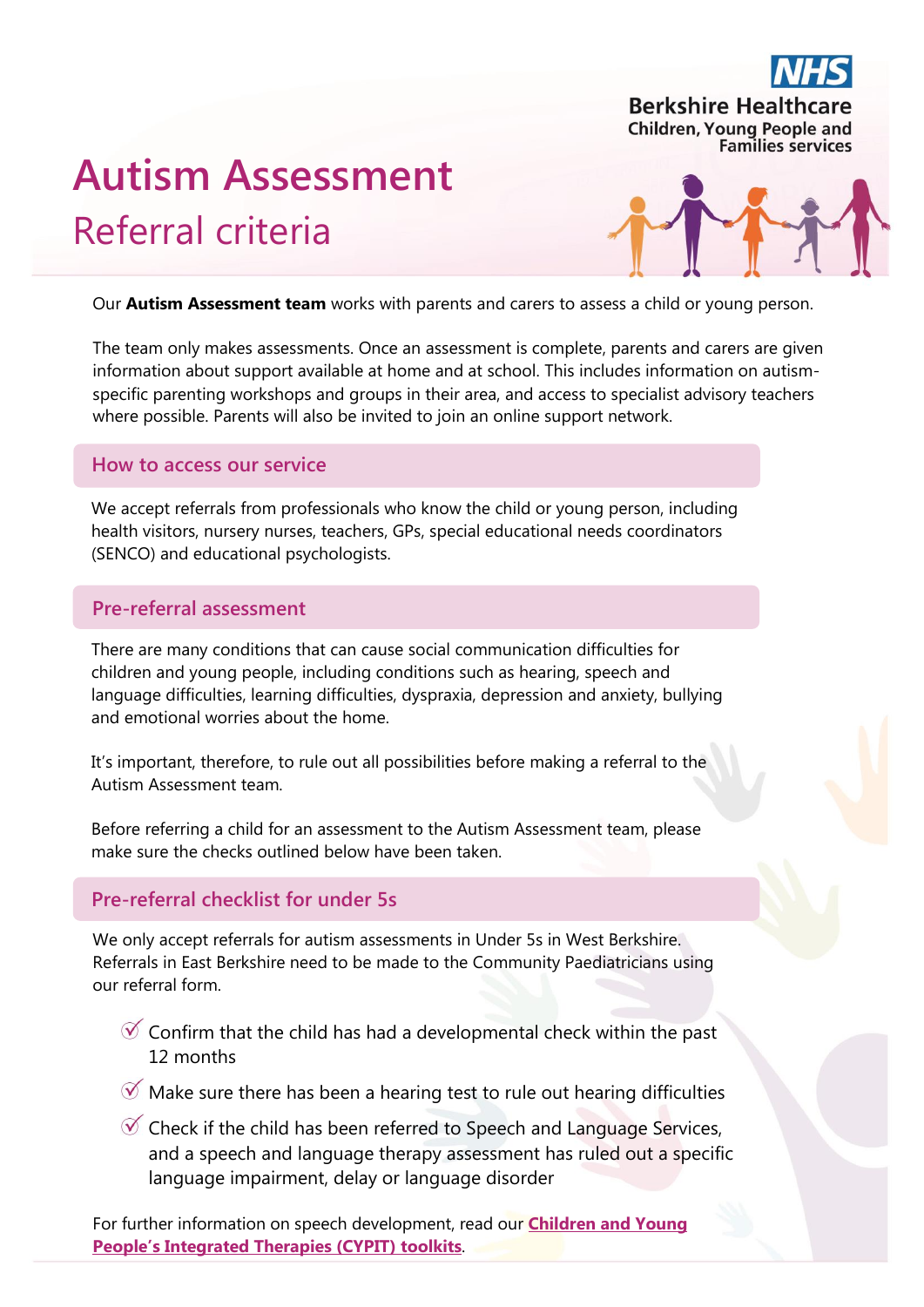When all these checks have been completed – and the child is showing evidence of difficulties in social interaction, social communication and repetitive and restrictive behaviours that can't be attributed to other factors – a referral can be made.

Referrals should include information about the previous assessments and evidence of difficulties in the areas stated above.

### **Pre-referral checklist for children aged 5 - 17½**

- $\mathcal O$  Make sure that needs-led support is in place within the school environment and under the supervision of the school special education needs coordinator (SENCO)
- $\mathcal Y$  Make sure there's been educational psychology involvement in the school through assessment, observation or detailed consultation
- $\mathcal O$  Check that parents have been offered parenting support and advice through school based parenting support, Positive Parenting Programme ('triple P') or a family support worker
- $\mathcal G$  For older children, check that difficulties with social interaction, communication and restrictive behaviours pre-date secondary school and have been present since early childhood

When all these checks have been completed – and the child is showing evidence of difficulties in social interaction, social communication and repetitive and restrictive behaviours that can't be attributed to other factors – a referral should be made to the Autism Assessment team.

Referrals should include information about the previous assessments and evidence of difficulties in the areas stated above.

### **Referrals for young people aged 17½ - 18**

Referrals for young people aged 17½ and over can be made directly to the Adult Autism Spectrum Service.

Adult Autism Spectrum Service 25 Erleigh Road Reading Berkshire RG1 5LR

Call: 0118 929 6477

# **How to make a referral for autism assessment**

We need confirmation that the steps outlined above have been completed before we can accept a referral. Once we've received this, we'll need additional information from the main carer(s) and/or the school for us to assess if the child or young person is appropriate for a referral to the Autism Assessment team.